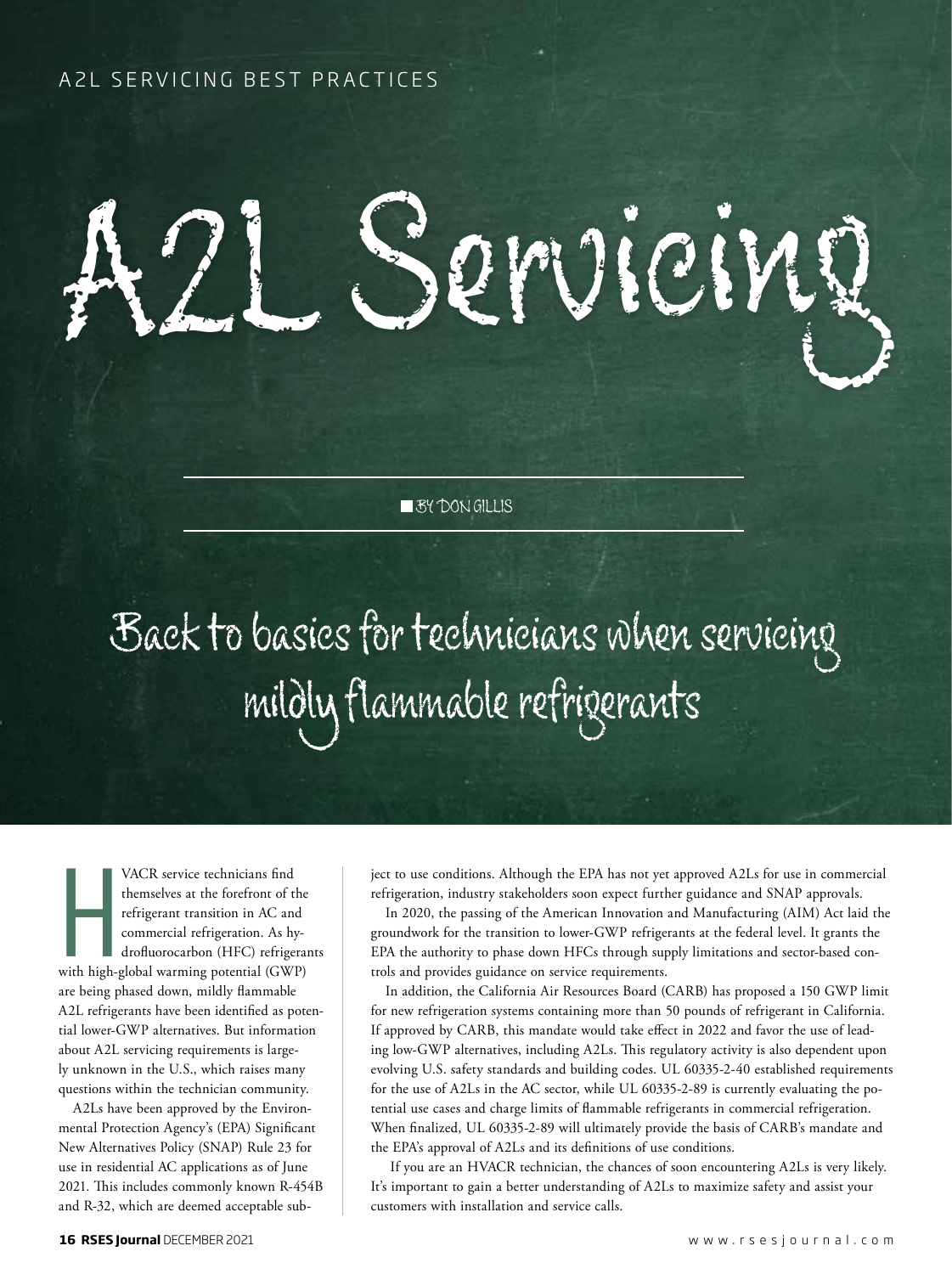# Best Practices



Thankfully, from a service perspective, the transition from existing refrigerants to A2Ls will not require a fundamental shift in the way you conduct business. However, it will require more rigorous attention to basic servicing fundamentals. Existing recommended best practices for A1 refrigerants will apply — with the addition of a few special considerations, new equipment and A2L-rated tools.

#### **A2L refrigerant characteristics**

A2Ls are considered "mildly flammable" and consist of HFCs, hydrofluoroolefins (HFOs) and various blends of the two

synthetic refrigerants. Many of the emerging lower-GWP refrigerants fall into this category and will be used to comply with emerging environmental regulations.

Our industry has already familiarized itself with the concept of flammable refrigerants. The "highly flammable" A3 (propane or R-290) has been used in self-contained refrigeration since the EPA approved it in its SNAP 20 ruling. Comparing the flammability differences between A2Ls and R-290 is important to understanding service considerations and relative safety risks.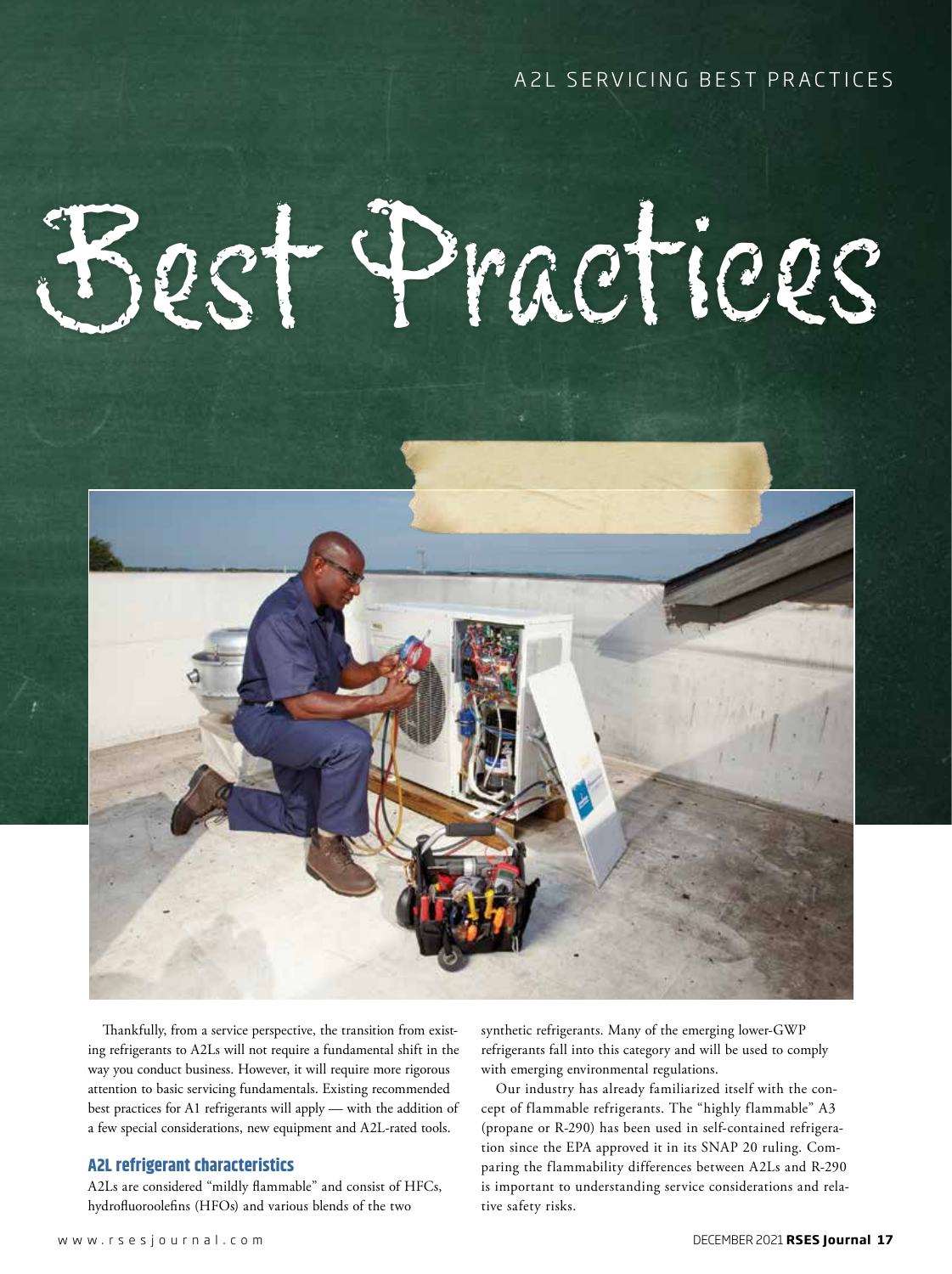| <b>Repair step</b>                                                | A1            | A <sub>2L</sub> |
|-------------------------------------------------------------------|---------------|-----------------|
| 1. Safely remove refrigerant, following local and national codes. | Required      | Required        |
| 2. Purge circuit with inert gas (i.e., oxygen-free nitrogen).     | Best practice | Required        |
| 3. Evacuate refrigerant.                                          | Best practice | Required        |
| 4. Purge with inert gas for five minutes.                         | Best practice | Optional        |
| 5. Evacuate refrigerant again.                                    | Best practice | Optional        |
| 6. Open the circuit by cutting or brazing.                        | Final step    | Final step      |
| 7. Repair the system and purge with nitrogen during brazing.      | Required      | Required        |
| 8. Leak-test and pressure-test the unit.                          | Best practice | Required        |
| 9. Evacuate the system.                                           | Required      | Required        |
| 10. Charge the system.                                            | Required      | Required        |

**Table 1:** Standard repair procedures of A2L systems. Note that purging, evacuation and leak/pressure tests will be required with A2L repairs/installations.

Consider the following key flammability criteria:

- **1. Lower flammability limit (LFL)**  A2Ls' LFL is eight times higher than that of R-290. As such, it is less likely to form flammable concentrations, which allows for potentially larger charge sizes and applications.
- **2. Minimum ignition energy (MIE)**  R-290 has a very low MIE and can be more easily ignited by lower energy sources such as static electrical dis charge. The MIE for A2Ls is significantly higher and requires an open flame or strong electrical energy source to sustain an ignition, making A2Ls safer to use with electrical components.
- **3. Heat of combustion (HOC) —** HOC is much lower in A2Ls than R-290, resulting in a lower severity of ignition events.

The potential for flammability makes the use of leak sensors and detection equipment a more important system consideration with A2Ls.

Otherwise, A2Ls have very similar characteristics and pressures as common A1 HFC refrigerants, such as R-410. Note that some blended refrigerants, such as R-454B, will have a degree of glide. Overall, servicing A2L equipment requires technicians to follow common refrigerant best

practices, use A2L-rated equipment, and wear proper personal protective equipment (PPE).

Compared to installing or repairing A1 re-

**Servicing best practices**

#### frigerant-based systems, A2Ls introduce three new required steps. However, these are all considered industry-accepted best practices